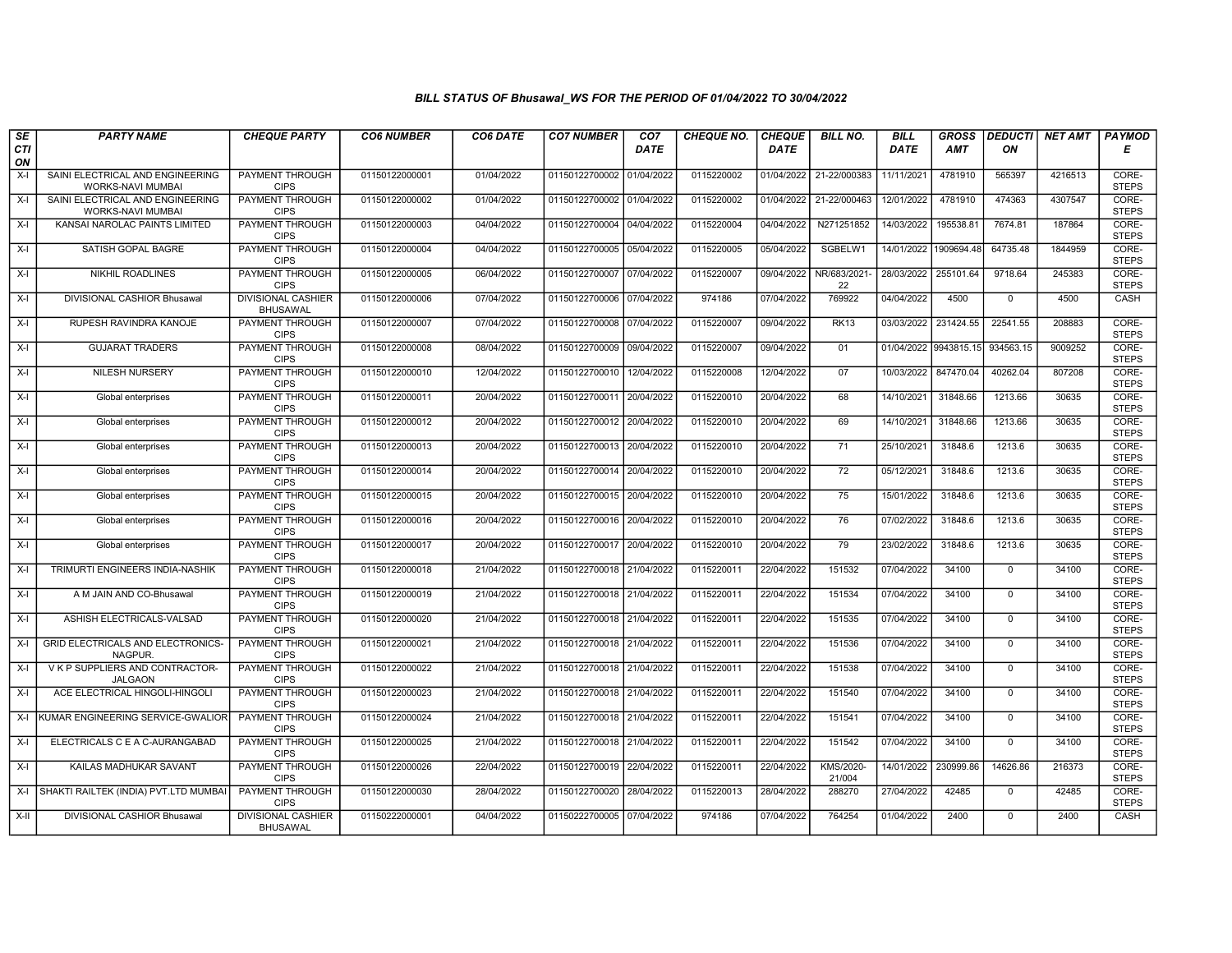| SE         | <b>PARTY NAME</b>                                       | <b>CHEQUE PARTY</b>                          | <b>CO6 NUMBER</b> | CO6 DATE   | <b>CO7 NUMBER</b>         | CO <sub>7</sub> | <b>CHEQUE NO.</b> | <b>CHEQUE</b> | <b>BILL NO.</b>                               | <b>BILL</b> | <b>GROSS</b> | <b>DEDUCTI</b> | NET AMT | <b>PAYMOD</b>                |
|------------|---------------------------------------------------------|----------------------------------------------|-------------------|------------|---------------------------|-----------------|-------------------|---------------|-----------------------------------------------|-------------|--------------|----------------|---------|------------------------------|
| CTI<br>ON  |                                                         |                                              |                   |            |                           | <b>DATE</b>     |                   | <b>DATE</b>   |                                               | <b>DATE</b> | <b>AMT</b>   | ON             |         | Е                            |
| $X-H$      | DIVISIONAL CASHIOR Bhusawal                             | <b>DIVISIONAL CASHIER</b><br><b>BHUSAWAL</b> | 01150222000002    | 05/04/2022 | 01150222700003 05/04/2022 |                 | 974186            | 07/04/2022    | <b>GENL</b><br><b>IMPREST</b>                 | 04/04/2022  | 1990         | $\mathbf 0$    | 1990    | <b>CASH</b>                  |
| X-II       | DIVISIONAL CASHIOR Bhusawal                             | <b>DIVISIONAL CASHIER</b><br><b>BHUSAWAL</b> | 01150222000003    | 05/04/2022 | 01150222700004 05/04/2022 |                 | 974186            | 07/04/2022    | Petrol imprest                                | 05/04/2022  | 2000         | $\mathbf{0}$   | 2000    | CASH                         |
| X-II       | DIVISIONAL CASHIOR Bhusawal                             | <b>DIVISIONAL CASHIER</b><br><b>BHUSAWAL</b> | 01150222000004    | 08/04/2022 | 01150222700006 08/04/2022 |                 | 974187            | 09/04/2022    | 751139                                        | 17/03/2022  | 5000         | $\mathbf{0}$   | 5000    | CASH                         |
| X-II       | DIVISIONAL CASHIOR Bhusawal                             | <b>DIVISIONAL CASHIER</b><br><b>BHUSAWAL</b> | 01150222000005    | 11/04/2022 | 01150222700007            | 11/04/2022      | 974188            |               | 12/04/2022 WDCMH22278<br>95796                | 04/04/2022  | 400          | $\Omega$       | 400     | CASH                         |
| $X-H$      | DIVISIONAL CASHIOR Bhusawal                             | <b>DIVISIONAL CASHIER</b><br><b>BHUSAWAL</b> | 01150222000006    | 11/04/2022 | 01150222700007 11/04/2022 |                 | 974188            |               | 12/04/2022   WDCMH22278   04/04/2022<br>96663 |             | 400          | $\mathbf 0$    | 400     | CASH                         |
| $X-H$      | DIVISIONAL CASHIOR Bhusawal                             | <b>DIVISIONAL CASHIER</b><br><b>BHUSAWAL</b> | 01150222000007    | 11/04/2022 | 01150222700007 11/04/2022 |                 | 974188            |               | 12/04/2022 WDCMH22278 04/04/2022<br>93218     |             | 400          | $\Omega$       | 400     | CASH                         |
| X-II       | DIVISIONAL CASHIOR Bhusawal                             | <b>DIVISIONAL CASHIER</b><br><b>BHUSAWAL</b> | 01150222000008    | 11/04/2022 | 01150222700007            | 11/04/2022      | 974188            |               | 12/04/2022 WDCMH22278<br>93112                | 04/04/2022  | 341          | $\mathbf 0$    | 341     | CASH                         |
| X-II       | DIVISIONAL CASHIOR Bhusawal                             | <b>DIVISIONAL CASHIER</b><br><b>BHUSAWAL</b> | 01150222000009    | 11/04/2022 | 01150222700007            | 11/04/2022      | 974188            |               | 12/04/2022 WDCMH22278<br>93863                | 04/04/2022  | 400          | $\mathbf 0$    | 400     | CASH                         |
| X-II       | DIVISIONAL CASHIOR Bhusawal                             | <b>DIVISIONAL CASHIER</b><br><b>BHUSAWAL</b> | 01150222000010    | 11/04/2022 | 01150222700007            | 11/04/2022      | 974188            | 12/04/2022    | <b>WDCMH22278</b><br>92921                    | 04/04/2022  | 341          | $\mathbf 0$    | 341     | CASH                         |
| $X-H$      | AIR CONTROL AND CHEMICAL ENGG CO<br>LTD-AHMEDABAD       | <b>PAYMENT THROUGH</b><br><b>CIPS</b>        | 01150222000011    | 11/04/2022 | 01150222700008            | 12/04/2022      | 0115220008        | 12/04/2022    | 799068                                        | 08/04/2022  | 386890       | $\mathbf 0$    | 386890  | CORE-<br><b>STEPS</b>        |
| $X-II$     | PLASTIC PRODUCTS ENGINEERING<br>COMPANY-AHMEDABAD       | PAYMENT THROUGH<br><b>CIPS</b>               | 01150222000012    | 11/04/2022 | 01150222700008            | 12/04/2022      | 0115220008        | 12/04/2022    | 101141/2021-<br>22                            | 12/02/2022  | 25719        | $\mathbf 0$    | 25719   | CORE-<br><b>STEPS</b>        |
| $X-II$     | <b>EXPRESSION 360 SERVICES INDIA</b><br>PRIVATE LIMITED | PAYMENT THROUGH<br><b>CIPS</b>               | 01150222000013    | 11/04/2022 | 01150222700009            | 12/04/2022      | 0115220008        |               | 12/04/2022 MUM11/014/21-<br>22                | 28/02/2022  | 3124.24      | 63.24          | 3061    | CORE-<br><b>STEPS</b>        |
| X-II       | DIVISIONAL CASHIOR Bhusawal                             | <b>DIVISIONAL CASHIER</b><br><b>BHUSAWAL</b> | 01150222000014    | 13/04/2022 | 01150222700010 13/04/2022 |                 | 974189            | 18/04/2022    | 770051                                        | 03/04/2022  | 300          | $\mathbf 0$    | 300     | CASH                         |
| $X-H$      | DIVISIONAL CASHIOR Bhusawal                             | <b>DIVISIONAL CASHIER</b><br><b>BHUSAWAL</b> | 01150222000015    | 13/04/2022 | 01150222700010 13/04/2022 |                 | 974189            | 18/04/2022    | 770052                                        | 04/04/2022  | 300          | $\mathbf 0$    | 300     | CASH                         |
| X-II       | DIVISIONAL CASHIER BHUSAWAL                             | <b>DIVISIONAL CASHIER</b><br><b>BHUSAWAL</b> | 01150222000016    | 18/04/2022 | 01150222700012 20/04/2022 |                 | 974190            | 20/04/2022    | 764258                                        | 12/04/2022  | 1650         | $\mathbf{0}$   | 1650    | <b>BANK</b><br><b>CHEQUE</b> |
| $X-II$     | DIVISIONAL CASHIOR Bhusawal                             | <b>DIVISIONAL CASHIER</b><br><b>BHUSAWAL</b> | 01150222000017    | 18/04/2022 | 01150222700011            | 18/04/2022      | 974189            | 18/04/2022    | 890495                                        | 04/04/2022  | 2433         | $\overline{0}$ | 2433    | CASH                         |
| X-II       | DIVISIONAL CASHIOR Bhusawal                             | <b>DIVISIONAL CASHIER</b><br><b>BHUSAWAL</b> | 01150222000018    | 25/04/2022 | 01150222700013 25/04/2022 |                 | 974191            | 26/04/2022    | M&P Imprest                                   | 25/04/2022  | 18265        | $\mathbf{0}$   | 18265   | CASH                         |
| $X-H$      | MOULIS ADVERTTISING SERVICES<br>PRIVATE LIMITED         | <b>PAYMENT THROUGH</b><br><b>CIPS</b>        | 01150222000019    | 25/04/2022 | 01150222700014            | 25/04/2022      | 0115220012        | 26/04/2022    | 0000911                                       | 21/03/2022  | 4501.76      | 90.76          | 4411    | CORE-<br><b>STEPS</b>        |
| $X-H$      | <b>DIVISIONAL CASHIOR Bhusawal</b>                      | <b>DIVISIONAL CASHIER</b><br><b>BHUSAWAL</b> | 01150222000020    | 25/04/2022 | 01150222700013 25/04/2022 |                 | 974191            | 26/04/2022    | General<br>Imprest                            | 19/04/2022  | 17533        | $\mathbf 0$    | 17533   | CASH                         |
| X-II       | DIVISIONAL CASHIOR Bhusawal                             | DIVISIONAL CASHIER<br><b>BHUSAWAL</b>        | 01150222000021    | 25/04/2022 | 01150222700013            | 25/04/2022      | 974191            | 26/04/2022    | 764259                                        | 25/04/2022  | 1250         | $\Omega$       | 1250    | CASH                         |
| <b>SBS</b> | D BACHUBHAI AND BROTHERS-MUMBAI                         | PAYMENT THROUGH<br><b>CIPS</b>               | 01150322000001    | 08/04/2022 | 01150322700001 09/04/2022 |                 | 0115220007        |               | 09/04/2022 R0828/2021-22                      | 15/03/2022  | 1532.82      | 2.82           | 1530    | CORE-<br><b>STEPS</b>        |
| SBS        | D BACHUBHAI AND BROTHERS-MUMBAI                         | <b>PAYMENT THROUGH</b><br><b>CIPS</b>        | 01150322000002    | 08/04/2022 | 01150322700001            | 09/04/2022      | 0115220007        |               | 09/04/2022 R0854/2021-22                      | 24/03/2022  | 51347.81     | 44.81          | 51303   | CORE-<br><b>STEPS</b>        |
| <b>SBS</b> | RAYCO ELECTRO ENTERPRISE-KOLKATA                        | PAYMENT THROUGH<br><b>CIPS</b>               | 01150322000003    | 08/04/2022 | 01150322700001            | 09/04/2022      | 0115220007        | 09/04/2022    | 1801                                          | 01/04/2022  | 23600        | 20             | 23580   | CORE-<br><b>STEPS</b>        |
| <b>SBS</b> | <b>BOMBAY TRADERS-MUMBAI</b>                            | PAYMENT THROUGH<br><b>CIPS</b>               | 01150322000004    | 08/04/2022 | 01150322700001            | 09/04/2022      | 0115220007        | 09/04/2022    | BT/21-22/03                                   | 07/03/2022  | 17973.76     | 0.76           | 17973   | CORE-<br><b>STEPS</b>        |
| <b>SBS</b> | R P METAL PRODUCTS-TWENTY FOUR<br><b>PARGANAS</b>       | <b>PAYMENT THROUGH</b><br><b>CIPS</b>        | 01150322000005    | 18/04/2022 | 01150322700002 20/04/2022 |                 | 0115220010        | 20/04/2022    | S/330/21-22                                   | 15/03/2022  | 18880        | $\Omega$       | 18880   | CORE-<br><b>STEPS</b>        |
| <b>SBS</b> | ATUL INDUSTRIES-FARIDABAD                               | <b>PAYMENT THROUGH</b><br><b>CIPS</b>        | 01150322000006    | 18/04/2022 | 01150322700002 20/04/2022 |                 | 0115220010        | 20/04/2022    | Al/287/21-22                                  | 02/03/2022  | 119773.65    | 102.65         | 119671  | CORE-<br><b>STEPS</b>        |
| SBS        | ATUL INDUSTRIES-FARIDABAD                               | PAYMENT THROUGH<br><b>CIPS</b>               | 01150322000007    | 18/04/2022 | 01150322700002            | 20/04/2022      | 0115220010        | 20/04/2022    | Al/289/21-22                                  | 02/03/2022  | 87404.96     | 74.96          | 87330   | CORE-<br><b>STEPS</b>        |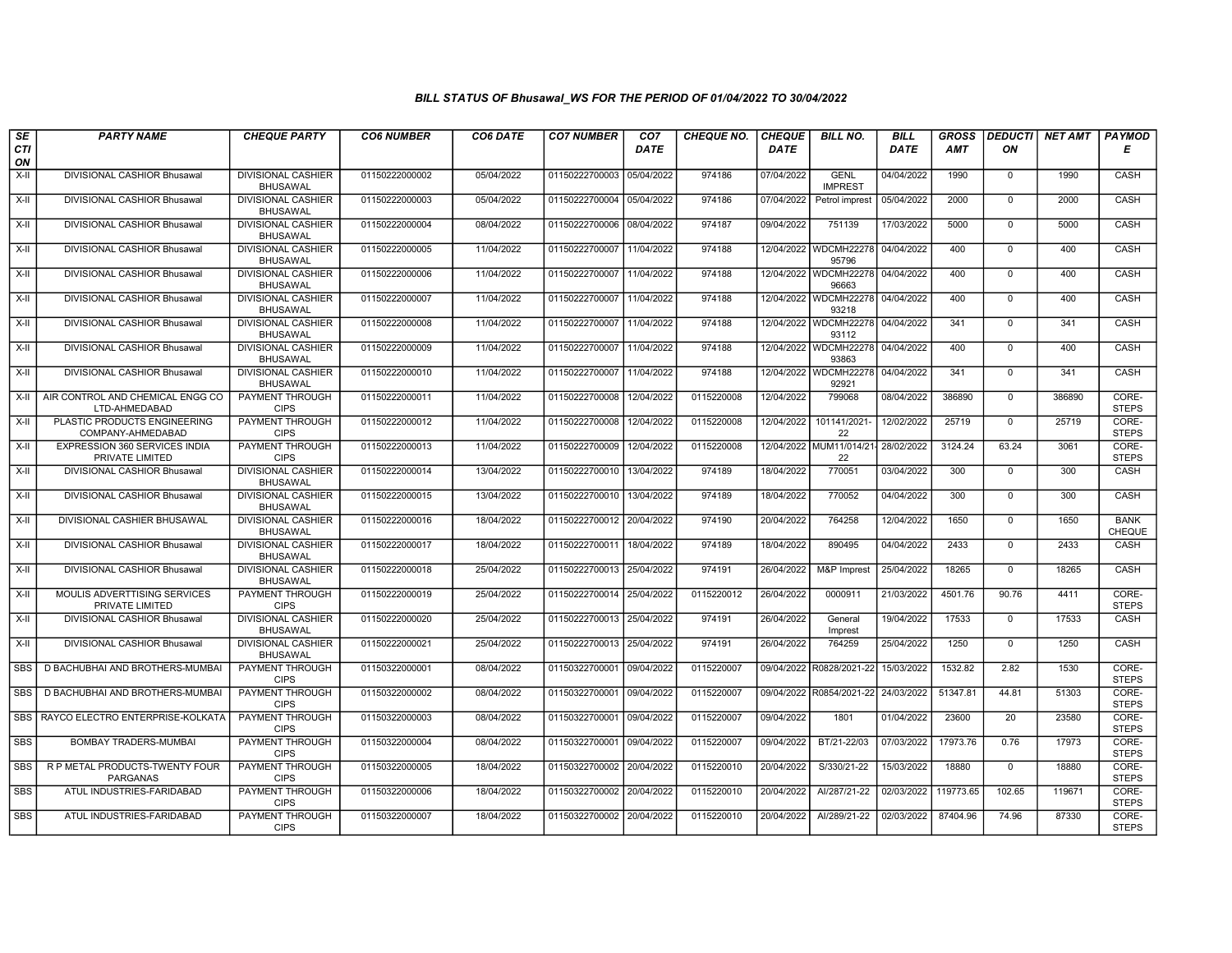| SE                         | <b>PARTY NAME</b>                                   | <b>CHEQUE PARTY</b>                   | <b>CO6 NUMBER</b> | CO6 DATE   | <b>CO7 NUMBER</b>         | CO <sub>7</sub> | <b>CHEQUE NO.</b> | <b>CHEQUE</b> | <b>BILL NO.</b>                     | <b>BILL</b> | <b>GROSS</b> | <b>DEDUCTI</b> | <b>NET AMT</b> | <b>PAYMOD</b>         |
|----------------------------|-----------------------------------------------------|---------------------------------------|-------------------|------------|---------------------------|-----------------|-------------------|---------------|-------------------------------------|-------------|--------------|----------------|----------------|-----------------------|
| <b>CTI</b><br>ON           |                                                     |                                       |                   |            |                           | <b>DATE</b>     |                   | <b>DATE</b>   |                                     | DATE        | <b>AMT</b>   | ON             |                | Е                     |
| SBS                        | VARDHMAN INDUSTRIAL FASTENERS-<br>DELHI             | PAYMENT THROUGH<br><b>CIPS</b>        | 01150322000008    | 18/04/2022 | 01150322700002            | 20/04/2022      | 0115220010        | 20/04/2022    | 911/21-22                           | 19/03/2022  | 42170.58     | 36.58          | 42134          | CORE-<br><b>STEPS</b> |
| <b>SBS</b>                 | VARDHMAN INDUSTRIAL FASTENERS-<br>DELHI             | <b>PAYMENT THROUGH</b><br><b>CIPS</b> | 01150322000009    | 18/04/2022 | 01150322700003            | 22/04/2022      | 0115220011        | 22/04/2022    | 553/21-22                           | 28/10/2021  | 340704       | 14582          | 326122         | CORE-<br><b>STEPS</b> |
| <b>SBS</b>                 | <b>GURUNANAK TRADERS-BHUSAWAL</b>                   | PAYMENT THROUGH<br><b>CIPS</b>        | 01150322000011    | 18/04/2022 | 01150322700002            | 20/04/2022      | 0115220010        | 20/04/2022    | 5                                   | 01/04/2022  | 39338        | 393            | 38945          | CORE-<br><b>STEPS</b> |
| <b>SBS</b>                 | SHRI BALAJI ENTERPRISES-SOLAPUR                     | <b>PAYMENT THROUGH</b><br><b>CIPS</b> | 01150322000015    | 22/04/2022 | 01150322700004            | 25/04/2022      | 0115220012        | 26/04/2022    | 022                                 | 04/04/2022  | 64165.09     | 10109.09       | 54056          | CORE-<br><b>STEPS</b> |
| <b>SBS</b>                 | PRINCE ENTERPRISES-BHUSAWAL                         | <b>PAYMENT THROUGH</b><br><b>CIPS</b> | 01150322000016    | 26/04/2022 | 01150322700005 28/04/2022 |                 | 0115220013        | 28/04/2022    | 129                                 | 07/04/2022  | 22136.8      | 0.8            | 22136          | CORE-<br><b>STEPS</b> |
| <b>SBS</b>                 | JUPITER METAL INDUSTRIES(REGD.)-<br>JALANDHAR       | <b>PAYMENT THROUGH</b><br><b>CIPS</b> | 01150322000017    | 26/04/2022 | 01150322700005 28/04/2022 |                 | 0115220013        | 28/04/2022    | T/21-22/792                         | 26/02/2022  | 349421.6     | 8102.6         | 341319         | CORE-<br><b>STEPS</b> |
| <b>SBS</b>                 | A. K. INDUSTRIES-KOLKATA                            | PAYMENT THROUGH<br><b>CIPS</b>        | 01150322000018    | 26/04/2022 | 01150322700005            | 28/04/2022      | 0115220013        | 28/04/2022    | AK/09/22-23                         | 19/04/2022  | 181425       | 183            | 181242         | CORE-<br><b>STEPS</b> |
| <b>SBS</b>                 | ELECTRO MECHANICALS-JHANSI                          | PAYMENT THROUGH<br><b>CIPS</b>        | 01150322000019    | 26/04/2022 | 01150322700005            | 28/04/2022      | 0115220013        | 28/04/2022    | EM/2021-<br>22/130                  | 26/09/2021  | 41440        | 37             | 41403          | CORE-<br><b>STEPS</b> |
| <b>SBN</b><br>S            | A. R. ENTERPRISES-MUMBAI                            | <b>PAYMENT THROUGH</b><br><b>CIPS</b> | 01150422000002    | 07/04/2022 | 01150422700002 08/04/2022 |                 | 0115220007        | 09/04/2022    | 379                                 | 11/02/2022  | 67744.98     | 0.98           | 67744          | CORE-<br><b>STEPS</b> |
| <b>SBN</b><br><sub>S</sub> | A.N.ENTERPRISES-PUNE.                               | <b>PAYMENT THROUGH</b><br><b>CIPS</b> | 01150422000003    | 07/04/2022 | 01150422700002 08/04/2022 |                 | 0115220007        |               | 09/04/2022 ANE/21-22/113            | 07/02/2022  | 84998.94     | 72.94          | 84926          | CORE-<br><b>STEPS</b> |
| <b>SBN</b><br>S            | AADHYA ENTERPRISES                                  | PAYMENT THROUGH<br><b>CIPS</b>        | 01150422000004    | 07/04/2022 | 01150422700002 08/04/2022 |                 | 0115220007        | 09/04/2022    | AE/21-22/083                        | 28/01/2022  | 88999.14     | 75.14          | 88924          | CORE-<br><b>STEPS</b> |
| <b>SBN</b><br>S            | <b>CONCO ELECTRIC</b>                               | PAYMENT THROUGH<br><b>CIPS</b>        | 01150422000005    | 07/04/2022 | 01150422700002            | 08/04/2022      | 0115220007        | 09/04/2022    | CE/21-22/027                        | 24/01/2022  | 89199.98     | 76.98          | 89123          | CORE-<br><b>STEPS</b> |
| <b>SBN</b><br>S            | UNION ELECTRIC HARDWARE COMPANY<br><b>MUMBAI</b>    | <b>PAYMENT THROUGH</b><br><b>CIPS</b> | 01150422000006    | 07/04/2022 | 01150422700002            | 08/04/2022      | 0115220007        | 09/04/2022    | 367                                 | 05/03/2022  | 38699.88     | 0.88           | 38699          | CORE-<br><b>STEPS</b> |
| <b>SBN</b><br>$\mathsf S$  | <b>CONCO ELECTRIC-MUMBAI</b>                        | <b>PAYMENT THROUGH</b><br><b>CIPS</b> | 01150422000007    | 07/04/2022 | 01150422700002 08/04/2022 |                 | 0115220007        |               | 09/04/2022 CE/21-22/032             | 14/03/2022  | 453999.82    | 8080.82        | 445919         | CORE-<br><b>STEPS</b> |
| SBN<br><sub>S</sub>        | MEDICARE INSRUMENTS MFG CO                          | PAYMENT THROUGH<br><b>CIPS</b>        | 01150422000008    | 07/04/2022 | 01150422700002 08/04/2022 |                 | 0115220007        |               | 09/04/2022 MIMCO/091/21-<br>22      | 12/03/2022  | 471799.32    | 7997.32        | 463802         | CORE-<br><b>STEPS</b> |
| <b>SBN</b><br>S            | M CROWN INDUSTRIES-KANPUR                           | PAYMENT THROUGH<br><b>CIPS</b>        | 01150422000009    | 08/04/2022 | 01150422700003 09/04/2022 |                 | 0115220007        | 09/04/2022    | 91/20-21                            | 03/02/2021  | 10192        | 8579           | 1613           | CORE-<br><b>STEPS</b> |
| <b>SBN</b><br>S            | SUNDEEP ENGINEERING CORPORATION-<br><b>LUCKNOW</b>  | PAYMENT THROUGH<br><b>CIPS</b>        | 01150422000010    | 08/04/2022 | 01150422700003            | 09/04/2022      | 0115220007        | 09/04/2022    | 22/133                              | 17/03/2022  | 30310.22     | 26.22          | 30284          | CORE-<br><b>STEPS</b> |
| <b>SBN</b><br>S            | SAMADHAN SYSTEMS-KOLKATA                            | <b>PAYMENT THROUGH</b><br><b>CIPS</b> | 01150422000011    | 08/04/2022 | 01150422700003            | 09/04/2022      | 0115220007        | 09/04/2022    | SS2022-23TI-<br>02                  | 01/04/2022  | 386804       | 6884           | 379920         | CORE-<br><b>STEPS</b> |
| <b>SBN</b><br>S            | S. S. UDYOG-FARIDABAD                               | PAYMENT THROUGH<br><b>CIPS</b>        | 01150422000012    | 08/04/2022 | 01150422700003            | 09/04/2022      | 0115220007        |               | 09/04/2022 SSU/HR/002/2<br>$2 - 23$ | 01/04/2022  | 4307         | 26             | 4281           | CORE-<br><b>STEPS</b> |
| SBN<br>S                   | RCRANE EQUIPMENT-AHMEDABAD                          | <b>PAYMENT THROUGH</b><br><b>CIPS</b> | 01150422000013    | 08/04/2022 | 01150422700003            | 09/04/2022      | 0115220007        | 09/04/2022    | 9                                   | 16/03/2022  | 16284        | $\mathbf 0$    | 16284          | CORE-<br><b>STEPS</b> |
| <b>SBN</b><br><sub>S</sub> | BERKELEY PETROCHEMICAL LLP-NEW<br>DELHI             | <b>PAYMENT THROUGH</b><br><b>CIPS</b> | 01150422000014    | 08/04/2022 | 01150422700003            | 09/04/2022      | 0115220007        | 09/04/2022    | <b>BPLL/21-</b><br>22/177           | 10/03/2022  | 76233.9      | 0.9            | 76233          | CORE-<br><b>STEPS</b> |
| <b>SBN</b><br>S            | VARDHMAN PRINTERS AND SUPPLIERS-<br><b>BHUSAWAL</b> | <b>PAYMENT THROUGH</b><br><b>CIPS</b> | 01150422000015    | 08/04/2022 | 01150422700004            | 09/04/2022      | 0115220007        | 09/04/2022    | 387                                 | 15/11/2021  | 24544        | $\Omega$       | 24544          | CORE-<br><b>STEPS</b> |
| SBN<br><sub>S</sub>        | VARDHMAN PRINTERS AND SUPPLIERS-<br><b>BHUSAWAL</b> | PAYMENT THROUGH<br><b>CIPS</b>        | 01150422000016    | 08/04/2022 | 01150422700004            | 09/04/2022      | 0115220007        | 09/04/2022    | 388                                 | 15/11/2021  | 23788.8      | 0.8            | 23788          | CORE-<br><b>STEPS</b> |
| <b>SBN</b><br>S            | D BACHUBHAI AND BROTHERS-MUMBAI                     | PAYMENT THROUGH<br><b>CIPS</b>        | 01150422000017    | 08/04/2022 | 01150422700004            | 09/04/2022      | 0115220007        |               | 09/04/2022 R0570/2021-22            | 02/12/2021  | 142690.29    | 121.29         | 142569         | CORE-<br><b>STEPS</b> |
| SBN<br><sub>S</sub>        | WARPP ENGINEERS PRIVATE LIMITED-<br><b>MUMBAI</b>   | <b>PAYMENT THROUGH</b><br><b>CIPS</b> | 01150422000018    | 08/04/2022 | 01150422700004 09/04/2022 |                 | 0115220007        | 09/04/2022    | INV2122/2510                        | 30/10/2021  | 336064       | 5696           | 330368         | CORE-<br><b>STEPS</b> |
| <b>SBN</b><br>S            | <b>BHEL-BHOPAL</b>                                  | <b>PAYMENT THROUGH</b><br><b>CIPS</b> | 01150422000019    | 08/04/2022 | 01150422700005            | 11/04/2022      | 0115220008        | 12/04/2022    | BP210510391                         | 20/01/2022  | 1194750      | 1013           | 1193737        | CORE-<br><b>STEPS</b> |
| <b>SBN</b><br>S            | DWARKESH AGENCIES-Mumbai                            | PAYMENT THROUGH<br><b>CIPS</b>        | 01150422000020    | 08/04/2022 | 01150422700004 09/04/2022 |                 | 0115220007        | 09/04/2022    | 1892                                | 07/03/2022  | 64550.72     | 55.72          | 64495          | CORE-<br><b>STEPS</b> |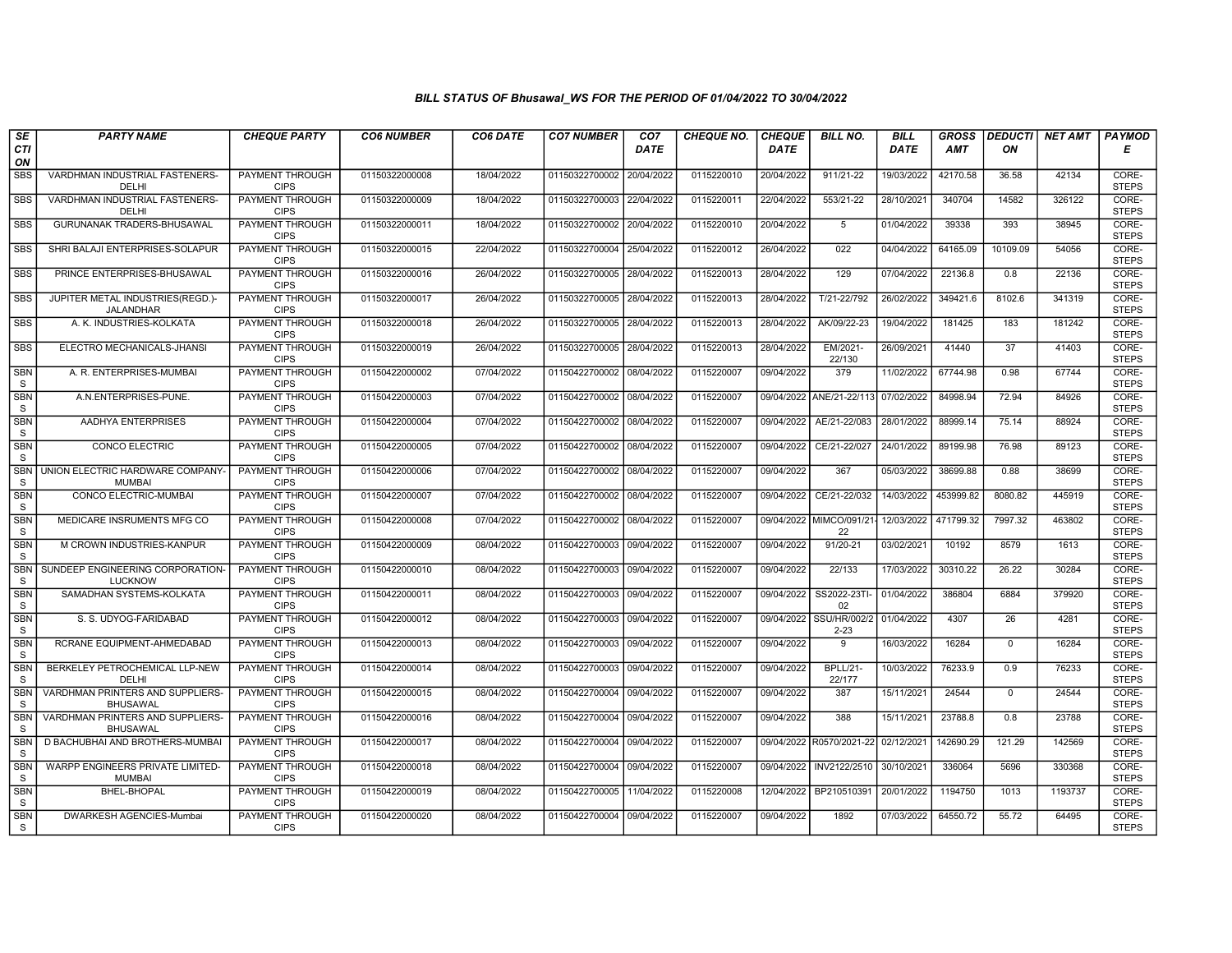| SE                         | <b>PARTY NAME</b>                                              | <b>CHEQUE PARTY</b>                   | <b>CO6 NUMBER</b> | CO6 DATE   | <b>CO7 NUMBER</b>         | CO <sub>7</sub> | <b>CHEQUE NO.</b> | <b>CHEQUE</b> | <b>BILL NO.</b>               | <b>BILL</b>           | <b>GROSS</b> | <b>DEDUCTI</b> | <b>NET AMT</b> | <b>PAYMOD</b>         |
|----------------------------|----------------------------------------------------------------|---------------------------------------|-------------------|------------|---------------------------|-----------------|-------------------|---------------|-------------------------------|-----------------------|--------------|----------------|----------------|-----------------------|
| CTI<br>ON                  |                                                                |                                       |                   |            |                           | <b>DATE</b>     |                   | <b>DATE</b>   |                               | <b>DATE</b>           | <b>AMT</b>   | ON             |                | Е                     |
| <b>SBN</b><br><sub>S</sub> | SARASWATI ENTERPRISES-MUMBAI                                   | <b>PAYMENT THROUGH</b><br><b>CIPS</b> | 01150422000022    | 12/04/2022 | 01150422700007            | 12/04/2022      | 0115220008        | 12/04/2022    | SE/21-22/111                  | 15/02/2022            | 87049.99     | 7483.99        | 79566          | CORE-<br><b>STEPS</b> |
| <b>SBN</b><br><sub>S</sub> | MECHANICAL CONSTRUCTORS-BHOPAL                                 | <b>PAYMENT THROUGH</b><br><b>CIPS</b> | 01150422000023    | 12/04/2022 | 01150422700006            | 12/04/2022      | 0115220008        | 12/04/2022    | 128                           | 20/03/2022            | 1072266      | 50342          | 1021924        | CORE-<br><b>STEPS</b> |
| SBN<br><sub>S</sub>        | B. KHANDELWAL METAL CORPORATION-<br><b>MUMBAI</b>              | PAYMENT THROUGH<br><b>CIPS</b>        | 01150422000026    | 18/04/2022 | 01150422700009            | 21/04/2022      | 0115220011        | 22/04/2022    | 56                            | 24/08/2021            | 504096       | 8971           | 495125         | CORE-<br><b>STEPS</b> |
| <b>SBN</b><br><sub>S</sub> | B. KHANDELWAL METAL CORPORATION-<br><b>MUMBAI</b>              | <b>PAYMENT THROUGH</b><br><b>CIPS</b> | 01150422000027    | 18/04/2022 | 01150422700010            | 22/04/2022      | 0115220011        | 22/04/2022    | 74                            | 16/10/2021            | 1279710      | 22775          | 1256935        | CORE-<br><b>STEPS</b> |
| SBN<br>S                   | MANISH RUBBER INDUSTRIES-MUMBAI                                | <b>PAYMENT THROUGH</b><br><b>CIPS</b> | 01150422000028    | 18/04/2022 | 01150422700008 20/04/2022 |                 | 0115220010        | 20/04/2022    | 89/2021-22                    | 20/08/2021            | 33384.96     | 364.96         | 33020          | CORE-<br><b>STEPS</b> |
| <b>SBN</b><br>S            | A.R.ENGINEERING WORKS-BANGALORE                                | <b>PAYMENT THROUGH</b><br><b>CIPS</b> | 01150422000030    | 18/04/2022 | 01150422700008            | 20/04/2022      | 0115220010        | 20/04/2022    | 165                           | 25/03/2022            | 22868        | 2287           | 20581          | CORE-<br><b>STEPS</b> |
| SBN<br>S                   | CALCUTTA GASKETS AND ENGINEERING<br>CONCERN-KOLKATA            | PAYMENT THROUGH<br><b>CIPS</b>        | 01150422000032    | 18/04/2022 | 01150422700008            | 20/04/2022      | 0115220010        | 20/04/2022    | CGEC/21-<br>22/24             | 11/03/2022            | 40621.5      | 2437.5         | 38184          | CORE-<br><b>STEPS</b> |
| <b>SBN</b><br>S            | A B ELASTO PRODUCTS PVT LTD-<br><b>KOLKATA</b>                 | PAYMENT THROUGH<br><b>CIPS</b>        | 01150422000033    | 18/04/2022 | 01150422700008            | 20/04/2022      | 0115220010        | 20/04/2022    | 0717/21-22                    | 16/03/2022            | 122720       | 718            | 122002         | CORE-<br><b>STEPS</b> |
| <b>SBN</b><br>S            | PHOENIX RUBBER WORKS-HOWRAH                                    | PAYMENT THROUGH<br><b>CIPS</b>        | 01150422000035    | 18/04/2022 | 01150422700009            | 21/04/2022      | 0115220011        | 22/04/2022    | P/G119/21-22                  | 08/04/2022            | 755200       | 13440          | 741760         | CORE-<br><b>STEPS</b> |
| <b>SBN</b><br>S            | <b>ISOTECH ENGINEERING COMPANY-</b><br><b>HOWRAH</b>           | <b>PAYMENT THROUGH</b><br><b>CIPS</b> | 01150422000036    | 18/04/2022 | 01150422700008 20/04/2022 |                 | 0115220010        | 20/04/2022    | CR/34/11                      | 31/03/2022            | 38678.91     | 0.91           | 38678          | CORE-<br><b>STEPS</b> |
| SBN<br>S                   | <b>TECHNICAL SOLUTIONS</b>                                     | PAYMENT THROUGH<br><b>CIPS</b>        | 01150422000037    | 19/04/2022 | 01150422700008            | 20/04/2022      | 0115220010        | 20/04/2022    | 033                           | 21/02/2022            | 181999.66    | 0.66           | 181999         | CORE-<br><b>STEPS</b> |
| <b>SBN</b><br>S            | SARASWATI ENTERPRISES                                          | PAYMENT THROUGH<br><b>CIPS</b>        | 01150422000038    | 20/04/2022 | 01150422700009            | 21/04/2022      | 0115220011        | 22/04/2022    | SE/21-22/104                  | 28/01/2022            | 498399.9     | 8870.9         | 489529         | CORE-<br><b>STEPS</b> |
| <b>SBN</b><br>S            | BHARAT HEAVY ELECTRICALS LIMITED-<br><b>NEW DELHI</b>          | <b>PAYMENT THROUGH</b><br><b>CIPS</b> | 01150422000039    | 21/04/2022 | 01150422700013            | 26/04/2022      | 0115220013        | 28/04/2022    | BP210510390                   | 20/01/2022            | 1593000      | 1350           | 1591650        | CORE-<br><b>STEPS</b> |
| <b>SBN</b><br>${\tt S}$    | ELECTRO MECHANICALS-JHANSI                                     | <b>PAYMENT THROUGH</b><br><b>CIPS</b> | 01150422000040    | 21/04/2022 | 01150422700011            | 25/04/2022      | 0115220012        | 26/04/2022    | EM/2021-<br>22/208            | 27/12/2021            | 141119.98    | 2342.98        | 138777         | CORE-<br><b>STEPS</b> |
| SBN<br>S                   | ELECTRO MECHANICALS-JHANSI                                     | PAYMENT THROUGH<br><b>CIPS</b>        | 01150422000041    | 21/04/2022 | 01150422700011            | 25/04/2022      | 0115220012        | 26/04/2022    | EM/2021-<br>22/207            | 27/12/2021            | 93985.87     | 4536.87        | 89449          | CORE-<br><b>STEPS</b> |
| <b>SBN</b><br>S            | EASTERN TOOLS SYNDICATE-KOLKATA                                | PAYMENT THROUGH<br><b>CIPS</b>        | 01150422000042    | 21/04/2022 | 01150422700011            | 25/04/2022      | 0115220012        | 26/04/2022    | ETS/89/21-22                  | 04/03/2022            | 12885.6      | 0.6            | 12885          | CORE-<br><b>STEPS</b> |
| <b>SBN</b><br>S            | KONTACT CONSORTIUM INDIA PVT LTD-<br><b>CHENNAI</b>            | PAYMENT THROUGH<br><b>CIPS</b>        | 01150422000043    | 21/04/2022 | 0115042270001             | 25/04/2022      | 0115220012        |               | 26/04/2022 KT/T/463/21-22     | 19/02/2022            | 582920       | 60878          | 522042         | CORE-<br><b>STEPS</b> |
| <b>SBN</b><br>S            | ABEDIN TOOLS SYNDICATE-<br>SECUNDERABAD                        | <b>PAYMENT THROUGH</b><br><b>CIPS</b> | 01150422000045    | 21/04/2022 | 0115042270001             | 25/04/2022      | 0115220012        | 26/04/2022    | 21-22/793                     | 07/03/2022            | 122946.8     | 0.8            | 122946         | CORE-<br><b>STEPS</b> |
| SBN<br>S                   | ABEDIN TOOLS SYNDICATE-<br><b>SECUNDERABAD</b>                 | PAYMENT THROUGH<br><b>CIPS</b>        | 01150422000046    | 21/04/2022 | 01150422700011            | 25/04/2022      | 0115220012        | 26/04/2022    | 21-22/706                     | 03/02/2022            | 1731.65      | 0.65           | 1731           | CORE-<br><b>STEPS</b> |
| SBN<br>S                   | SHRI SAI ENTERPRISES-JALGAON                                   | PAYMENT THROUGH<br><b>CIPS</b>        | 01150422000047    | 21/04/2022 | 01150422700011            | 25/04/2022      | 0115220012        | 26/04/2022    | 131                           | 16/04/2022            | 16384.6      | 0.6            | 16384          | CORE-<br><b>STEPS</b> |
| <b>SBN</b><br><sub>S</sub> | SHRI SAI ENTERPRISES-JALGAON                                   | PAYMENT THROUGH<br><b>CIPS</b>        | 01150422000048    | 21/04/2022 | 01150422700012            | 25/04/2022      | 0115220012        | 26/04/2022    | 132                           | 16/04/2022            | 16384.52     | 0.52           | 16384          | CORE-<br><b>STEPS</b> |
| <b>SBN</b><br>S            | CONTRANSYS PRIVATE LIMITED-KOLKATA                             | <b>PAYMENT THROUGH</b><br><b>CIPS</b> | 01150422000051    | 21/04/2022 | 01150422700013            | 26/04/2022      | 0115220013        | 28/04/2022    | 380/21-22                     | 05/03/2022 3958016.26 |              | 70439.26       | 3887577        | CORE-<br><b>STEPS</b> |
| <b>SBN</b><br><sub>S</sub> | SHIVAM ENTERPRISE-KOLKATA                                      | PAYMENT THROUGH<br><b>CIPS</b>        | 01150422000052    | 21/04/2022 | 01150422700012            | 25/04/2022      | 0115220012        | 26/04/2022    | SE/GST/125/2<br>$1 - 22$      | 07/03/2022            | 99110.56     | 2066.56        | 97044          | CORE-<br><b>STEPS</b> |
| <b>SBN</b><br>S            | FAIVELEY TRANSPORT RAIL<br>TECHNOLOGIES INDIA PRIVATE LIMITED- | PAYMENT THROUGH<br><b>CIPS</b>        | 01150422000053    | 21/04/2022 | 01150422700013            | 26/04/2022      | 0115220013        | 28/04/2022    | 332022010216<br>$\mathcal{P}$ | 28/03/2022 1114438.95 |              | 19832.95       | 1094606        | CORE-<br><b>STEPS</b> |
| SBN<br>S                   | <b>AGLOW ENGINEERS-HOWRAH</b>                                  | PAYMENT THROUGH<br><b>CIPS</b>        | 01150422000054    | 21/04/2022 | 01150422700012 25/04/2022 |                 | 0115220012        | 26/04/2022    | AGE/21-<br>22/1459            | 17/02/2022            | 154626.24    | 131.24         | 154495         | CORE-<br><b>STEPS</b> |
| <b>SBN</b><br>S.           | <b>VEER ELECTRONICS PRIVATE</b><br><b>LIMITEDGANDHINAGAR</b>   | <b>PAYMENT THROUGH</b><br><b>CIPS</b> | 01150422000055    | 22/04/2022 | 01150422700012            | 25/04/2022      | 0115220012        | 26/04/2022    | 00644                         | 14/02/2022            | 74340        | $\mathbf{0}$   | 74340          | CORE-<br><b>STEPS</b> |
| <b>SBN</b><br>S.           | INNOVATE INDIA ASSOCIATES-KOLKATA                              | PAYMENT THROUGH<br><b>CIPS</b>        | 01150422000056    | 22/04/2022 | 01150422700012 25/04/2022 |                 | 0115220012        |               | 26/04/2022   IIA-21S08-502    | 10/08/2021            | 56640        | 6624           | 50016          | CORE-<br><b>STEPS</b> |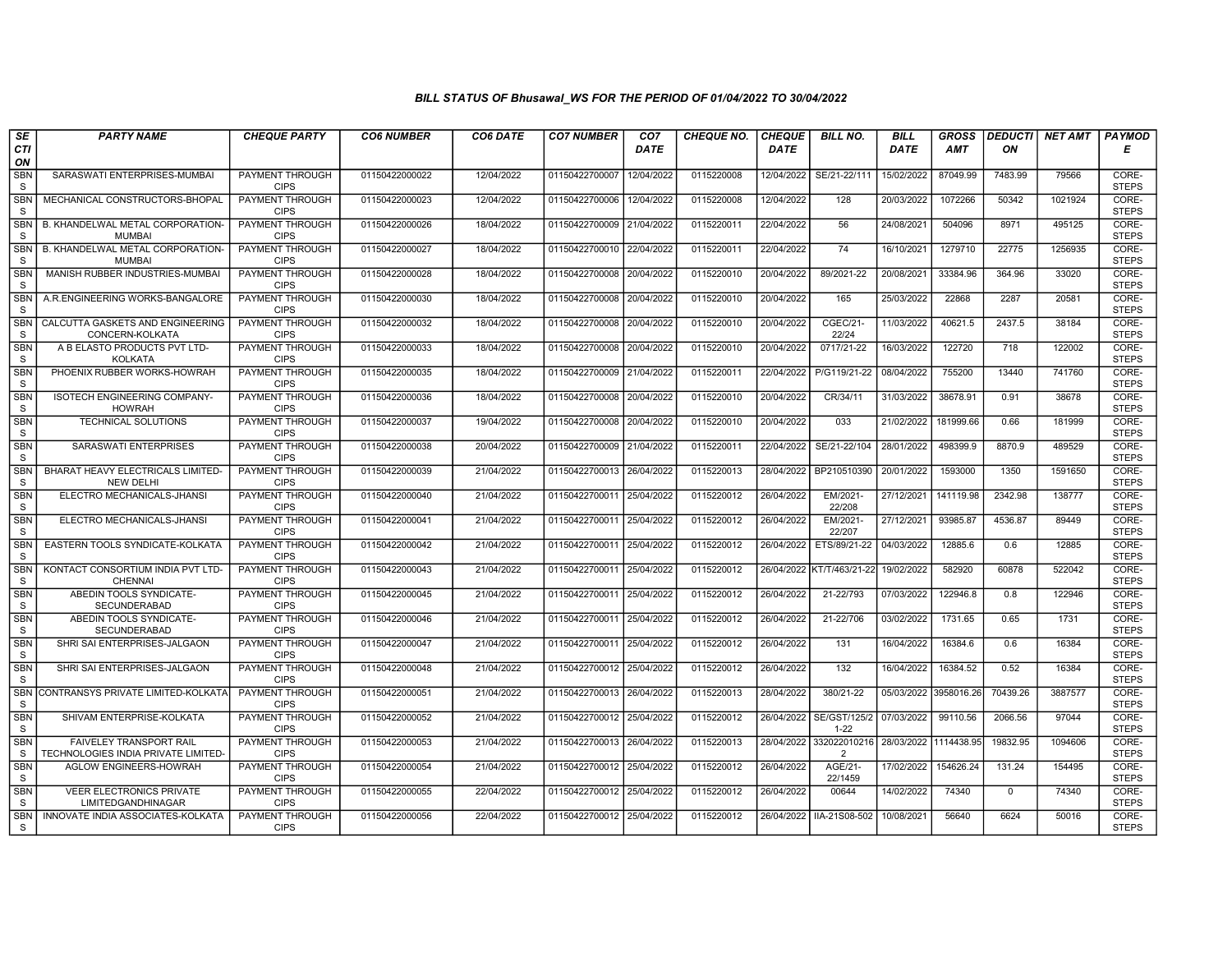| <b>SE</b><br>CТI           | <b>PARTY NAME</b>                                | <b>CHEQUE PARTY</b>                   | <b>CO6 NUMBER</b> | CO6 DATE   | <b>CO7 NUMBER</b>         | CO <sub>7</sub><br><b>DATE</b> | <b>CHEQUE NO.</b> | <b>CHEQUE</b><br><b>DATE</b> | <b>BILL NO.</b>     | <b>BILL</b><br><b>DATE</b> | <b>GROSS</b><br><b>AMT</b> | <b>DEDUCTI</b><br>ON | <b>NET AMT</b> | <b>PAYMOD</b>         |
|----------------------------|--------------------------------------------------|---------------------------------------|-------------------|------------|---------------------------|--------------------------------|-------------------|------------------------------|---------------------|----------------------------|----------------------------|----------------------|----------------|-----------------------|
| ON                         |                                                  |                                       |                   |            |                           |                                |                   |                              |                     |                            |                            |                      |                |                       |
| <b>SBN</b><br>-S           | INNOVATE INDIA ASSOCIATES-KOLKATA                | <b>PAYMENT THROUGH</b><br><b>CIPS</b> | 01150422000057    | 22/04/2022 | 01150422700012 25/04/2022 |                                | 0115220012        | 26/04/2022                   | IIA-21S10-510       | 05/10/2021                 | 352230                     | 41193                | 311037         | CORE-<br><b>STEPS</b> |
| <b>SBN</b><br><b>S</b>     | SONATA INDUSTRIAL ELECTRONICS-<br>MUMBAI         | PAYMENT THROUGH<br><b>CIPS</b>        | 01150422000058    | 22/04/2022 | 01150422700012 25/04/2022 |                                | 0115220012        | 26/04/2022                   | 107                 | 04/03/2022                 | 609989                     | 10857                | 599132         | CORE-<br><b>STEPS</b> |
| <b>SBN</b><br>S.           | STESALIT LIMITED-BADDI                           | PAYMENT THROUGH<br><b>CIPS</b>        | 01150422000059    | 22/04/2022 | 01150422700010 22/04/2022 |                                | 0115220011        | 22/04/2022                   | 211000058           | 31/03/2022 3212289.85      |                            | 57167.85             | 3155122        | CORE-<br><b>STEPS</b> |
| <b>SBN</b><br><b>S</b>     | PRECISION ELECTRO ENGINEERING-<br><b>HOWRAH</b>  | PAYMENT THROUGH<br><b>CIPS</b>        | 01150422000062    | 26/04/2022 | 01150422700017 29/04/2022 |                                | 0115220016        | 29/04/2022                   | PE-051-2021<br>2022 |                            | 14/03/2022 1021438.97      | 18178.97             | 1003260        | CORE-<br><b>STEPS</b> |
| <b>SBN</b><br>S            | ELECTRO MECHANICALS-JHANSI                       | PAYMENT THROUGH<br><b>CIPS</b>        | 01150422000063    | 26/04/2022 | 01150422700015 28/04/2022 |                                | 0115220013        | 28/04/2022                   | EM/2021-<br>22/129  | 26/09/2021                 | 160741.92                  | 144.92               | 160597         | CORE-<br><b>STEPS</b> |
| <b>SBN</b><br>S.           | ELECTRO MECHANICALS-JHANSI                       | PAYMENT THROUGH<br><b>CIPS</b>        | 01150422000064    | 26/04/2022 | 01150422700015 28/04/2022 |                                | 0115220013        | 28/04/2022                   | EM/2021-<br>22/128  | 26/09/2021                 | 335132                     | 18014                | 317118         | CORE-<br><b>STEPS</b> |
| SBN<br>s                   | SAMAL HARAND OF INDIA PRIVATE<br>LIMITED-KOLKATA | PAYMENT THROUGH<br><b>CIPS</b>        | 01150422000066    | 26/04/2022 | 01150422700016 29/04/2022 |                                | 0115220016        | 29/04/2022                   | 21-22/S/GST<br>113  | 07/02/2022                 | 153990                     | 131                  | 153859         | CORE-<br><b>STEPS</b> |
| <b>SBN</b><br>S            | HIGH VOLT ELECTRICALS PRIVATE<br>LIMITED-MUMBAI  | PAYMENT THROUGH<br><b>CIPS</b>        | 01150422000074    | 28/04/2022 | 01150422700014 28/04/2022 |                                | 0115220013        | 28/04/2022                   | 205-21/22           |                            | 15/03/2022 20479172.8      | 382729.88            | 20096443       | CORE-<br><b>STEPS</b> |
| <b>SBN</b><br>S.           | HIGH VOLT ELECTRICALS PRIVATE<br>LIMITED-MUMBAI  | PAYMENT THROUGH<br><b>CIPS</b>        | 01150422000075    | 28/04/2022 | 01150422700014 28/04/2022 |                                | 0115220013        | 28/04/2022                   | 206-21/22           | 15/03/2022 20479172.8      |                            | 382729.88            | 20096443       | CORE-<br><b>STEPS</b> |
| <b>SBN</b><br><sub>S</sub> | HIGH VOLT ELECTRICALS PRIVATE<br>LIMITED-MUMBAI  | PAYMENT THROUGH<br><b>CIPS</b>        | 01150422000077    | 28/04/2022 | 01150422700014            | 28/04/2022                     | 0115220013        | 28/04/2022                   | 204-21/22           | 15/03/2022                 | 10233980.9                 | 191259.94            | 10042721       | CORE-<br><b>STEPS</b> |